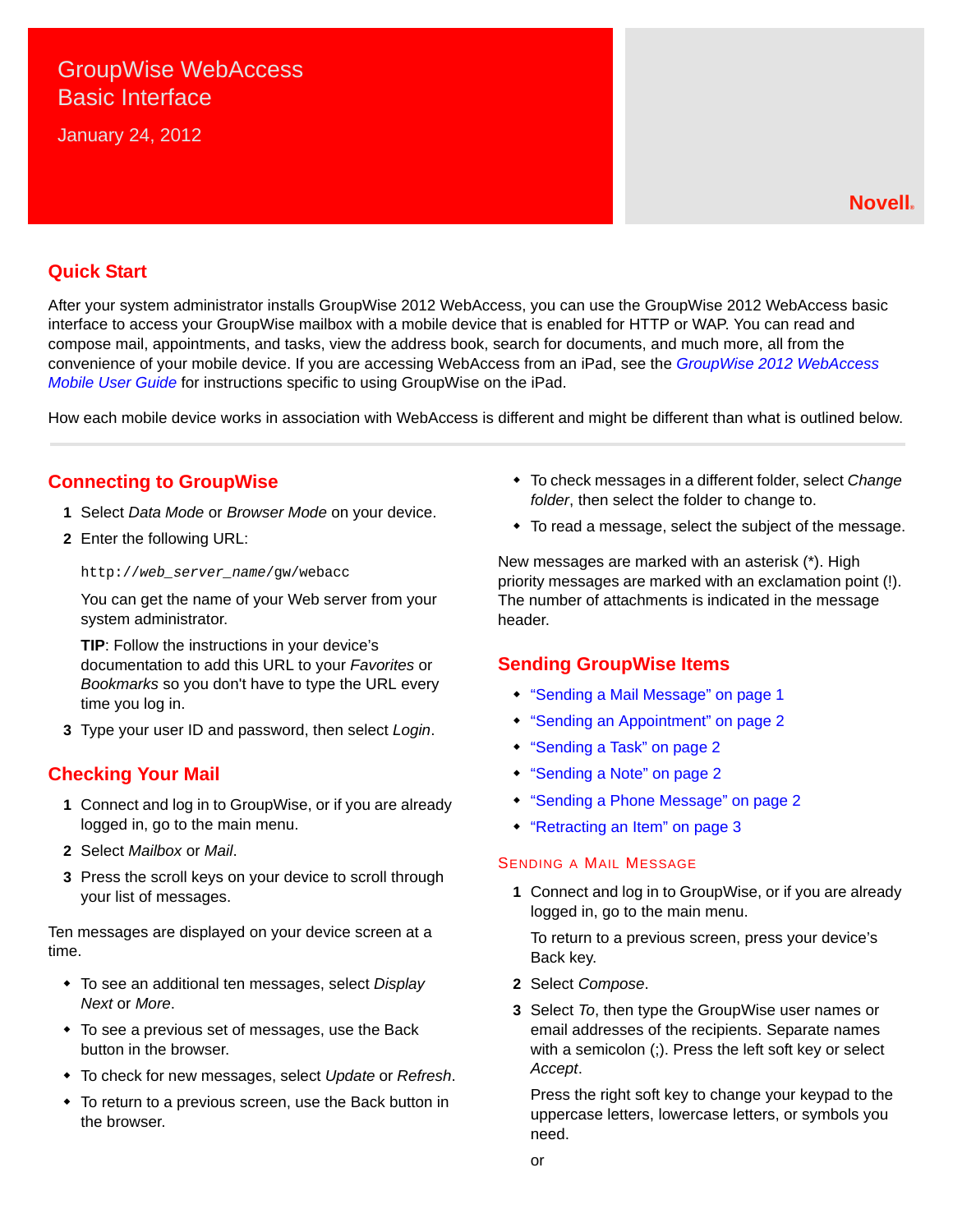To insert a name from the Address Book, see [Using](#page-2-1)  [the Address Book.](#page-2-1)

- **4** Select *Subject*, type the subject text, then press the left soft key or select *Accept*.
- <span id="page-1-4"></span>**5** Select *Message*, type the message text, then press the left soft key or select *Accept*.
- <span id="page-1-5"></span>**6** Press the right soft key or select *Send*.

#### <span id="page-1-0"></span>SENDING AN APPOINTMENT

**1** Connect and log in to GroupWise, or if you are already logged in, go to the main menu.

To return to a previous screen, press your device's Back key.

- **2** Select *Compose*.
- **3** Select *Appointment*.
- **4** Select *To*, then type the GroupWise user names or email addresses of the recipients. Separate names with a semicolon (;). Press the left soft key to select *OK*.

Press the right soft key to change your keypad to the uppercase letters, lowercase letters, or symbols you need.

or

To insert a name from the Address Book, see [Using](#page-2-1)  [the Address Book.](#page-2-1)

- **5** Select *Start Date*, type the date in the format shown, then press the left soft key or select *Accept*.
- **6** Select *Time*, type the time in the format shown, then press the left soft key or select *Accept*.
- **7** Select *Duration*, then select *Minutes*, *Hours*, or *Days*.
- **8** If you don't want the default value of 1, delete the 1 and type a number, then press the left soft key or select *Accept*.
- **9** Select *Location*, type the location text, then press the left soft key or select *Accept*.
- **10** Select *Subject*, type the subject text, then press the left soft key or select *Accept*.
- **11** Select *Message*, type the message text, then press the left soft key or select *Accept*.
- **12** Press the right soft key or select *Send*.

#### <span id="page-1-1"></span>SENDING A TASK

**1** Connect and log in to GroupWise, or if you are already logged in, go to the main menu.

To return to a previous screen, press your device's Back key.

- **2** Select *Compose*.
- **3** Select *Task*.

**4** Select *To*, then type the GroupWise user names or email addresses of the recipients. Separate names with a semicolon (;). Press the left soft key to select *OK*.

Press the right soft key to change your keypad to the uppercase letters, lowercase letters, or symbols you need.

or

To insert a name from the Address Book, see [Using](#page-2-1)  [the Address Book.](#page-2-1)

- **5** Select *Start Date*, type the date in the format shown, then press the left soft key or select *Accept*.
- **6** Select *Due Date*, type the date in the format shown, then press the left soft key or select *Accept*.
- **7** Select *Priority*, type a priority such as 1, 2, A1, or B1, then press the left soft key or select *Accept*.
- **8** Select *Subject*, type the subject text, then press the left soft key or select *Accept*.
- **9** Select *Message*, type the message text, then press the left soft key or select *Accept*.
- **10** Press the right soft key or select *Send*.

#### <span id="page-1-2"></span>SENDING A NOTE

**1** Connect and log in to GroupWise, or if you are already logged in, go to the main menu.

To return to a previous screen, press your device's Back key.

- **2** Select *Compose*.
- **3** Select *Note*.
- **4** Select *To*, then type the GroupWise user names or email addresses of the recipients. Separate names with a semicolon (;). Press the left soft key or select *Accept*.

Press the right soft key to change your keypad to the uppercase letters, lowercase letters, or symbols you need.

or

To insert a name from the Address Book, see Using [the Address Book.](#page-2-1)

- **5** Select *Date*, type the date in the format shown, then press the left soft key or select *Accept*.
- **6** Select *Subject*, type the subject text, then press the left soft key or select *Accept*.
- **7** Select *Message*, type the message text, then press the left soft key or select *Accept*.
- **8** Press the right soft key or select *Send*.

#### <span id="page-1-3"></span>SENDING A PHONE MESSAGE

**1** Connect and log in to GroupWise, or if you are already logged in, go to the main menu.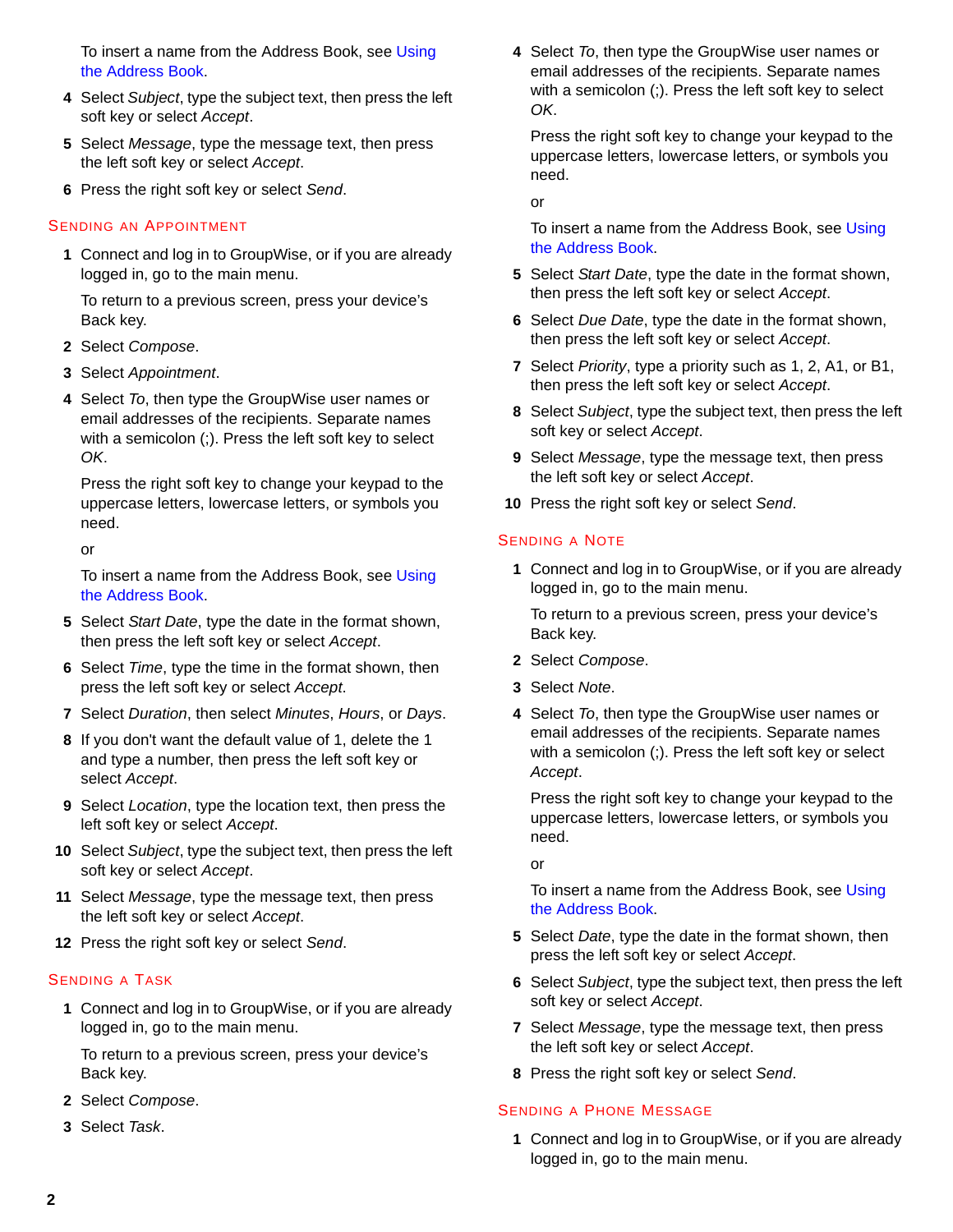To return to a previous screen, press your device's Back key.

- **2** Select *Compose*.
- **3** Select *Phone*.
- **4** Select *To*, then type the GroupWise user names or email addresses of the recipients. Separate names with a semicolon (;), Press the left soft key or select *Accept*.

Press the right soft key to change your keypad to the uppercase letters, lowercase letters, or symbols you need.

or

To insert a name from the Address Book, see [Using](#page-2-1)  [the Address Book.](#page-2-1)

- **5** Select *Caller*, type the caller's name, then press the left soft key or select *Accept*.
- **6** Select *Company*, type the company name, then press the left soft key or select *Accept*.
- **7** Select *Phone*, type the caller's phone number, then press the left soft key or select *Accept*.
- **8** Select *Message*, type the message text, then press the left soft key or select *Accept*.
- **9** Press the right soft key or select *Send*.

### <span id="page-2-0"></span>RETRACTING AN ITEM

You can retract a mail or phone message from those recipients who haven't yet opened the item. You can retract an appointment, reminder note, or task at any time. However, items that have been sent out across the Internet to other email systems cannot be retracted.

**1** Connect and log in to GroupWise, or if you are already logged in, go to the main menu.

To return to a previous screen, press your device's Back key.

- **2** Select *Mailbox*.
- **3** Select *Change Folder*.
- **4** Select *Sent Items*, then select the message that you want to retract.
- **5** Select *Delete From All Mailboxes*.

# <span id="page-2-1"></span>**Using the Address Book**

**1** Connect and log in to GroupWise, or if you are already logged in, go to the main menu.

To return to a previous screen, press your device's Back key.

**2** Select *Address Book*.

**3** To display an entire address book, select *Book*, press the address book number, then press the right soft key or select *Find*. Skip to [Step 8](#page-2-2).

or

Follow [Step 4](#page-2-3) through [Step 7](#page-2-4) to search for a particular name.

- <span id="page-2-3"></span>**4** Select *Book*, then press the address book number.
- **5** Select *Last*, type the last name, then press the left soft key or select *OK*.
- **6** Select *First*, type the first name, then press the left soft key or select *OK*.
- <span id="page-2-4"></span>**7** Press the right soft key or select *Find*.
- <span id="page-2-2"></span>**8** Press the number of the name you want to select.
- **9** Select *Call* to switch to voice mode and call the person. Depending on your phone, you might have several other options to select from before the call is placed.

or

Select *E-mail* to switch to a mail message with this name inserted in the *To* field.

or

Select *Details* to see additional Address Book information about this user.

# **Managing Received Items**

- ["Deleting a Message" on page 3](#page-2-5)
- ["Replying to a Message" on page 3](#page-2-6)
- ["Forwarding a Message" on page 4](#page-3-0)

### <span id="page-2-5"></span>DELETING A MESSAGE

- **1** Open the message you want to delete.
- **2** Press the right soft key or select *Opts*, then select *Delete*.

If you are deleting a message from your Sent Items folder, select *Delete From My Mailbox*.

### <span id="page-2-6"></span>REPLYING TO A MESSAGE

- **1** Open the message you want to reply to.
- **2** Press the right soft key or select *Opts*.
- **3** Select *Reply*.

or

Select *Reply to All*. (You cannot modify the recipient list.)

**4** Follow [Step 3](#page-0-1), [Step 5](#page-1-4), and [Step 6](#page-1-5) in ["Sending a Mail](#page-0-0)  [Message" on page 1.](#page-0-0)